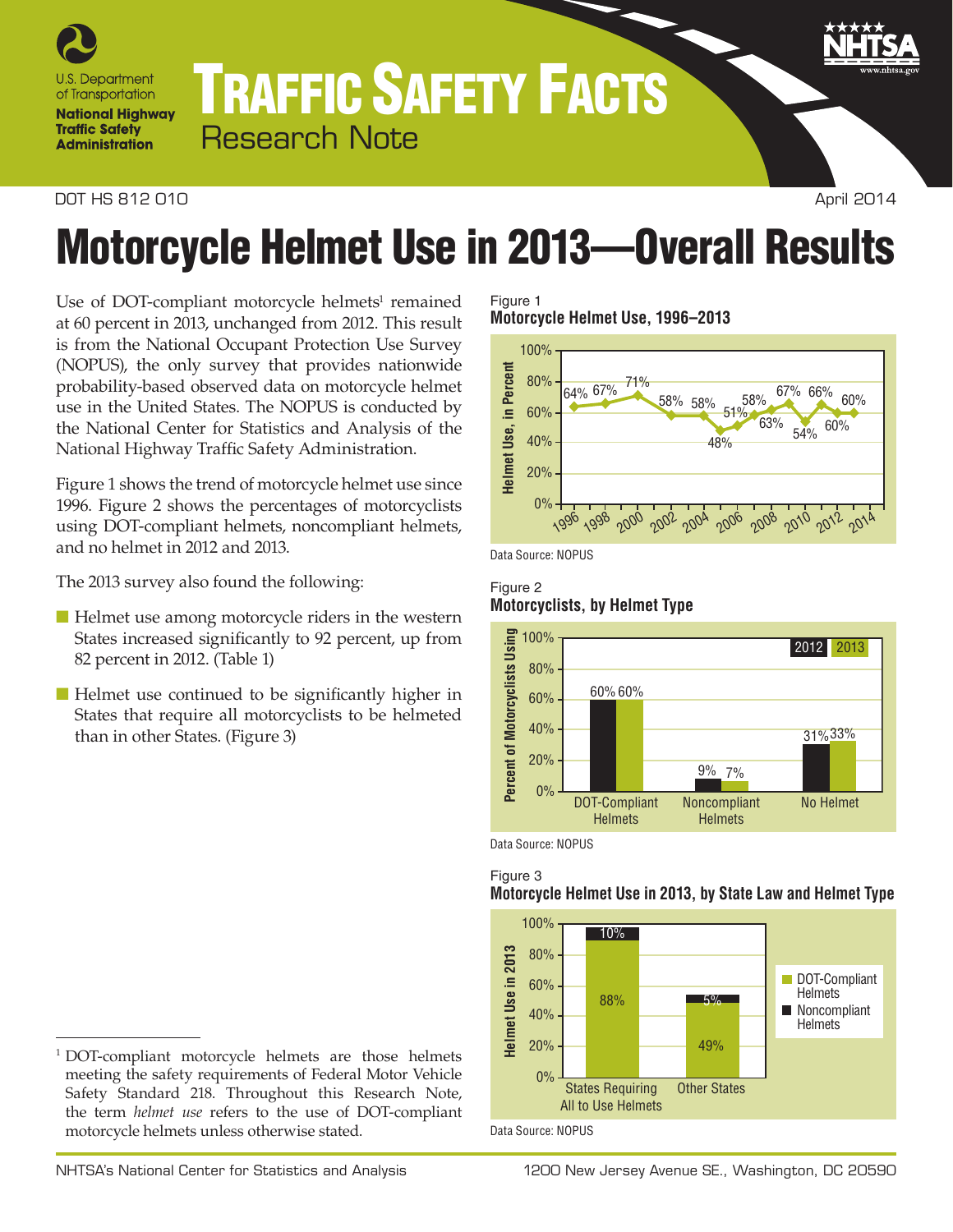# 2

Table 1

# **Use of Helmets Compliant With Federal Safety Regulations by Major Motorcyclist Characteristics**

| <b>Confidence That</b><br><b>Confidence That</b><br><b>Change in</b><br><b>Confidence</b><br><b>Motorcyclist Group</b><br><b>Helmet</b><br><b>Use Is High or Low</b><br><b>Helmet</b><br><b>Use Is High or Low</b><br><b>Percentage</b><br>in a Change<br>in Group <sup>2</sup><br>$Use1$<br>in Group <sup>2</sup><br><b>Points</b><br>in Use <sup>3</sup><br>$Use1$<br>14%<br><b>All Motorcyclists</b><br>60%<br>60%<br>0<br>62%<br>63%<br>100%<br>97%<br>18%<br>Riders<br>-1<br>46%<br>100%<br>97%<br>38%<br>Passengers<br>50%<br>4<br>Motorcyclists in States Where <sup>4</sup><br>89%<br>100%<br>100%<br>23%<br>Use Is Required for All Motorcyclists<br>88%<br>$-1$<br>100%<br>100%<br><b>Other States</b><br>49%<br>49%<br>$\mathbf{0}$<br>5%<br>Motorcyclists on<br>75%<br>100%<br>64%<br>77%<br>$-11$<br>68%<br>Expressways<br>77%<br><b>Surface Streets</b><br>53%<br>100%<br>57%<br>60%<br>4<br><b>Motorcyclists Traveling in</b><br><b>Fast Traffic</b><br>67%<br>74%<br>99%<br>62%<br>44%<br>$-5$<br>57%<br>58%<br>74%<br>6%<br><b>Medium-Speed Traffic</b><br>59%<br>1<br><b>Slow Traffic</b><br>82%<br>44%<br>100%<br>52%<br>8<br>60%<br>Motorcyclists Traveling in<br><b>Heavy Traffic</b><br>63%<br>56%<br>32%<br>80%<br>60%<br>$-3$<br>85%<br>54%<br>29%<br><b>Moderately Dense Traffic</b><br>56%<br>60%<br>4<br><b>Light Traffic</b><br>62%<br>59%<br>54%<br>73%<br>$-\sqrt{8}$<br>63%<br>Motorcyclists in<br>60%<br>52%<br>62%<br>58%<br>9%<br><b>Light Precipitation</b><br>$\overline{2}$<br>$\overline{\mathsf{NA}}$<br>71%<br><b>NA</b><br>64%<br><b>NA</b><br><b>NA</b><br>Light Fog<br><b>Clear Weather Conditions</b><br>60%<br>52%<br>59%<br>66%<br>20%<br>$-1$<br>Motorcycle Riders When<br>They Are the Sole Motorcyclist<br>99%<br>17%<br>65%<br>91%<br>66%<br>1<br>$-5$<br>51%<br>99%<br>46%<br>They Have a Passenger<br>56%<br>91%<br>Motorcyclists in the<br>60%<br>55%<br>52%<br>89%<br>76%<br>Northeast<br>$-8$<br>$\overline{-7}$<br>49%<br>100%<br>42%<br>100%<br>64%<br><b>Midwest</b><br>52%<br>74%<br>42%<br>61%<br>65%<br>South<br>$\overline{4}$<br>West<br>82%<br>100%<br>92%<br>100%<br>10<br>92%<br>Motorcyclists in<br>51%<br>78%<br>51%<br>75%<br>1%<br><b>Urban Areas</b><br>0<br>58%<br>82%<br>63%<br>81%<br>$\overline{5}$<br>69%<br>Suburban Areas<br>$-7$<br>65%<br>96%<br>67%<br>67%<br><b>Rural Areas</b><br>58%<br><b>Motorcyclists Traveling During</b><br>42%<br>60%<br>54%<br>63%<br>74%<br>3<br>Weekdays<br>72%<br>$\overline{7}$<br><b>Weekday Rush Hours</b><br>58%<br>64%<br>65%<br>61%<br>61%<br>72%<br><b>Weekday Non-Rush Hours</b><br>64%<br>61%<br>$\boldsymbol{0}$<br>6%<br>39%<br>61%<br>54%<br>57%<br>74%<br>$-4$<br><b>Weekends</b><br>Motorcycle Riders Who<br>65%<br>91%<br>91%<br>Are Riding Alone<br>66%<br>17%<br>93%<br>Have a Passenger Using a DOT-Compliant Helmet<br>100%<br>84%<br>100%<br>$-9$<br>98%<br>33%<br>93%<br>53%<br>Have a Passenger Using a Noncompliant Helmet<br>52%<br>60%<br>19<br>Have an Unhelmeted Passenger<br>20%<br>100%<br>100%<br>61%<br>11%<br>-9<br>Passengers on Motorcycles on Which<br>The Rider Is Using a DOT-Compliant Helmet<br>78%<br>100%<br>83%<br>100%<br>38%<br>5<br>The Rider Is Using a Noncompliant Helmet<br>1%<br>100%<br>96%<br>20%<br>19<br>71%<br>The Rider Is Unhelmeted<br>9%<br>100%<br>$\overline{7}$<br>16%<br>100%<br>80% |  | 2012 |  | 2013 |  | 2012-2013 Change |  |
|-------------------------------------------------------------------------------------------------------------------------------------------------------------------------------------------------------------------------------------------------------------------------------------------------------------------------------------------------------------------------------------------------------------------------------------------------------------------------------------------------------------------------------------------------------------------------------------------------------------------------------------------------------------------------------------------------------------------------------------------------------------------------------------------------------------------------------------------------------------------------------------------------------------------------------------------------------------------------------------------------------------------------------------------------------------------------------------------------------------------------------------------------------------------------------------------------------------------------------------------------------------------------------------------------------------------------------------------------------------------------------------------------------------------------------------------------------------------------------------------------------------------------------------------------------------------------------------------------------------------------------------------------------------------------------------------------------------------------------------------------------------------------------------------------------------------------------------------------------------------------------------------------------------------------------------------------------------------------------------------------------------------------------------------------------------------------------------------------------------------------------------------------------------------------------------------------------------------------------------------------------------------------------------------------------------------------------------------------------------------------------------------------------------------------------------------------------------------------------------------------------------------------------------------------------------------------------------------------------------------------------------------------------------------------------------------------------------------------------------------------------------------------------------------------------------------------------------------------------------------------------------------------------------------------------------------------------------------------------------------------------------------------------------------------------------------------------------------------------------------------------------------------------------------------------------------------------------------------------------------------------------------------------------------------------------------------------------------------------------------|--|------|--|------|--|------------------|--|
|                                                                                                                                                                                                                                                                                                                                                                                                                                                                                                                                                                                                                                                                                                                                                                                                                                                                                                                                                                                                                                                                                                                                                                                                                                                                                                                                                                                                                                                                                                                                                                                                                                                                                                                                                                                                                                                                                                                                                                                                                                                                                                                                                                                                                                                                                                                                                                                                                                                                                                                                                                                                                                                                                                                                                                                                                                                                                                                                                                                                                                                                                                                                                                                                                                                                                                                                                                   |  |      |  |      |  |                  |  |
|                                                                                                                                                                                                                                                                                                                                                                                                                                                                                                                                                                                                                                                                                                                                                                                                                                                                                                                                                                                                                                                                                                                                                                                                                                                                                                                                                                                                                                                                                                                                                                                                                                                                                                                                                                                                                                                                                                                                                                                                                                                                                                                                                                                                                                                                                                                                                                                                                                                                                                                                                                                                                                                                                                                                                                                                                                                                                                                                                                                                                                                                                                                                                                                                                                                                                                                                                                   |  |      |  |      |  |                  |  |
|                                                                                                                                                                                                                                                                                                                                                                                                                                                                                                                                                                                                                                                                                                                                                                                                                                                                                                                                                                                                                                                                                                                                                                                                                                                                                                                                                                                                                                                                                                                                                                                                                                                                                                                                                                                                                                                                                                                                                                                                                                                                                                                                                                                                                                                                                                                                                                                                                                                                                                                                                                                                                                                                                                                                                                                                                                                                                                                                                                                                                                                                                                                                                                                                                                                                                                                                                                   |  |      |  |      |  |                  |  |
|                                                                                                                                                                                                                                                                                                                                                                                                                                                                                                                                                                                                                                                                                                                                                                                                                                                                                                                                                                                                                                                                                                                                                                                                                                                                                                                                                                                                                                                                                                                                                                                                                                                                                                                                                                                                                                                                                                                                                                                                                                                                                                                                                                                                                                                                                                                                                                                                                                                                                                                                                                                                                                                                                                                                                                                                                                                                                                                                                                                                                                                                                                                                                                                                                                                                                                                                                                   |  |      |  |      |  |                  |  |
|                                                                                                                                                                                                                                                                                                                                                                                                                                                                                                                                                                                                                                                                                                                                                                                                                                                                                                                                                                                                                                                                                                                                                                                                                                                                                                                                                                                                                                                                                                                                                                                                                                                                                                                                                                                                                                                                                                                                                                                                                                                                                                                                                                                                                                                                                                                                                                                                                                                                                                                                                                                                                                                                                                                                                                                                                                                                                                                                                                                                                                                                                                                                                                                                                                                                                                                                                                   |  |      |  |      |  |                  |  |
|                                                                                                                                                                                                                                                                                                                                                                                                                                                                                                                                                                                                                                                                                                                                                                                                                                                                                                                                                                                                                                                                                                                                                                                                                                                                                                                                                                                                                                                                                                                                                                                                                                                                                                                                                                                                                                                                                                                                                                                                                                                                                                                                                                                                                                                                                                                                                                                                                                                                                                                                                                                                                                                                                                                                                                                                                                                                                                                                                                                                                                                                                                                                                                                                                                                                                                                                                                   |  |      |  |      |  |                  |  |
|                                                                                                                                                                                                                                                                                                                                                                                                                                                                                                                                                                                                                                                                                                                                                                                                                                                                                                                                                                                                                                                                                                                                                                                                                                                                                                                                                                                                                                                                                                                                                                                                                                                                                                                                                                                                                                                                                                                                                                                                                                                                                                                                                                                                                                                                                                                                                                                                                                                                                                                                                                                                                                                                                                                                                                                                                                                                                                                                                                                                                                                                                                                                                                                                                                                                                                                                                                   |  |      |  |      |  |                  |  |
|                                                                                                                                                                                                                                                                                                                                                                                                                                                                                                                                                                                                                                                                                                                                                                                                                                                                                                                                                                                                                                                                                                                                                                                                                                                                                                                                                                                                                                                                                                                                                                                                                                                                                                                                                                                                                                                                                                                                                                                                                                                                                                                                                                                                                                                                                                                                                                                                                                                                                                                                                                                                                                                                                                                                                                                                                                                                                                                                                                                                                                                                                                                                                                                                                                                                                                                                                                   |  |      |  |      |  |                  |  |
|                                                                                                                                                                                                                                                                                                                                                                                                                                                                                                                                                                                                                                                                                                                                                                                                                                                                                                                                                                                                                                                                                                                                                                                                                                                                                                                                                                                                                                                                                                                                                                                                                                                                                                                                                                                                                                                                                                                                                                                                                                                                                                                                                                                                                                                                                                                                                                                                                                                                                                                                                                                                                                                                                                                                                                                                                                                                                                                                                                                                                                                                                                                                                                                                                                                                                                                                                                   |  |      |  |      |  |                  |  |
|                                                                                                                                                                                                                                                                                                                                                                                                                                                                                                                                                                                                                                                                                                                                                                                                                                                                                                                                                                                                                                                                                                                                                                                                                                                                                                                                                                                                                                                                                                                                                                                                                                                                                                                                                                                                                                                                                                                                                                                                                                                                                                                                                                                                                                                                                                                                                                                                                                                                                                                                                                                                                                                                                                                                                                                                                                                                                                                                                                                                                                                                                                                                                                                                                                                                                                                                                                   |  |      |  |      |  |                  |  |
|                                                                                                                                                                                                                                                                                                                                                                                                                                                                                                                                                                                                                                                                                                                                                                                                                                                                                                                                                                                                                                                                                                                                                                                                                                                                                                                                                                                                                                                                                                                                                                                                                                                                                                                                                                                                                                                                                                                                                                                                                                                                                                                                                                                                                                                                                                                                                                                                                                                                                                                                                                                                                                                                                                                                                                                                                                                                                                                                                                                                                                                                                                                                                                                                                                                                                                                                                                   |  |      |  |      |  |                  |  |
|                                                                                                                                                                                                                                                                                                                                                                                                                                                                                                                                                                                                                                                                                                                                                                                                                                                                                                                                                                                                                                                                                                                                                                                                                                                                                                                                                                                                                                                                                                                                                                                                                                                                                                                                                                                                                                                                                                                                                                                                                                                                                                                                                                                                                                                                                                                                                                                                                                                                                                                                                                                                                                                                                                                                                                                                                                                                                                                                                                                                                                                                                                                                                                                                                                                                                                                                                                   |  |      |  |      |  |                  |  |
|                                                                                                                                                                                                                                                                                                                                                                                                                                                                                                                                                                                                                                                                                                                                                                                                                                                                                                                                                                                                                                                                                                                                                                                                                                                                                                                                                                                                                                                                                                                                                                                                                                                                                                                                                                                                                                                                                                                                                                                                                                                                                                                                                                                                                                                                                                                                                                                                                                                                                                                                                                                                                                                                                                                                                                                                                                                                                                                                                                                                                                                                                                                                                                                                                                                                                                                                                                   |  |      |  |      |  |                  |  |
|                                                                                                                                                                                                                                                                                                                                                                                                                                                                                                                                                                                                                                                                                                                                                                                                                                                                                                                                                                                                                                                                                                                                                                                                                                                                                                                                                                                                                                                                                                                                                                                                                                                                                                                                                                                                                                                                                                                                                                                                                                                                                                                                                                                                                                                                                                                                                                                                                                                                                                                                                                                                                                                                                                                                                                                                                                                                                                                                                                                                                                                                                                                                                                                                                                                                                                                                                                   |  |      |  |      |  |                  |  |
|                                                                                                                                                                                                                                                                                                                                                                                                                                                                                                                                                                                                                                                                                                                                                                                                                                                                                                                                                                                                                                                                                                                                                                                                                                                                                                                                                                                                                                                                                                                                                                                                                                                                                                                                                                                                                                                                                                                                                                                                                                                                                                                                                                                                                                                                                                                                                                                                                                                                                                                                                                                                                                                                                                                                                                                                                                                                                                                                                                                                                                                                                                                                                                                                                                                                                                                                                                   |  |      |  |      |  |                  |  |
|                                                                                                                                                                                                                                                                                                                                                                                                                                                                                                                                                                                                                                                                                                                                                                                                                                                                                                                                                                                                                                                                                                                                                                                                                                                                                                                                                                                                                                                                                                                                                                                                                                                                                                                                                                                                                                                                                                                                                                                                                                                                                                                                                                                                                                                                                                                                                                                                                                                                                                                                                                                                                                                                                                                                                                                                                                                                                                                                                                                                                                                                                                                                                                                                                                                                                                                                                                   |  |      |  |      |  |                  |  |
|                                                                                                                                                                                                                                                                                                                                                                                                                                                                                                                                                                                                                                                                                                                                                                                                                                                                                                                                                                                                                                                                                                                                                                                                                                                                                                                                                                                                                                                                                                                                                                                                                                                                                                                                                                                                                                                                                                                                                                                                                                                                                                                                                                                                                                                                                                                                                                                                                                                                                                                                                                                                                                                                                                                                                                                                                                                                                                                                                                                                                                                                                                                                                                                                                                                                                                                                                                   |  |      |  |      |  |                  |  |
|                                                                                                                                                                                                                                                                                                                                                                                                                                                                                                                                                                                                                                                                                                                                                                                                                                                                                                                                                                                                                                                                                                                                                                                                                                                                                                                                                                                                                                                                                                                                                                                                                                                                                                                                                                                                                                                                                                                                                                                                                                                                                                                                                                                                                                                                                                                                                                                                                                                                                                                                                                                                                                                                                                                                                                                                                                                                                                                                                                                                                                                                                                                                                                                                                                                                                                                                                                   |  |      |  |      |  |                  |  |
|                                                                                                                                                                                                                                                                                                                                                                                                                                                                                                                                                                                                                                                                                                                                                                                                                                                                                                                                                                                                                                                                                                                                                                                                                                                                                                                                                                                                                                                                                                                                                                                                                                                                                                                                                                                                                                                                                                                                                                                                                                                                                                                                                                                                                                                                                                                                                                                                                                                                                                                                                                                                                                                                                                                                                                                                                                                                                                                                                                                                                                                                                                                                                                                                                                                                                                                                                                   |  |      |  |      |  |                  |  |
|                                                                                                                                                                                                                                                                                                                                                                                                                                                                                                                                                                                                                                                                                                                                                                                                                                                                                                                                                                                                                                                                                                                                                                                                                                                                                                                                                                                                                                                                                                                                                                                                                                                                                                                                                                                                                                                                                                                                                                                                                                                                                                                                                                                                                                                                                                                                                                                                                                                                                                                                                                                                                                                                                                                                                                                                                                                                                                                                                                                                                                                                                                                                                                                                                                                                                                                                                                   |  |      |  |      |  |                  |  |
|                                                                                                                                                                                                                                                                                                                                                                                                                                                                                                                                                                                                                                                                                                                                                                                                                                                                                                                                                                                                                                                                                                                                                                                                                                                                                                                                                                                                                                                                                                                                                                                                                                                                                                                                                                                                                                                                                                                                                                                                                                                                                                                                                                                                                                                                                                                                                                                                                                                                                                                                                                                                                                                                                                                                                                                                                                                                                                                                                                                                                                                                                                                                                                                                                                                                                                                                                                   |  |      |  |      |  |                  |  |
|                                                                                                                                                                                                                                                                                                                                                                                                                                                                                                                                                                                                                                                                                                                                                                                                                                                                                                                                                                                                                                                                                                                                                                                                                                                                                                                                                                                                                                                                                                                                                                                                                                                                                                                                                                                                                                                                                                                                                                                                                                                                                                                                                                                                                                                                                                                                                                                                                                                                                                                                                                                                                                                                                                                                                                                                                                                                                                                                                                                                                                                                                                                                                                                                                                                                                                                                                                   |  |      |  |      |  |                  |  |
|                                                                                                                                                                                                                                                                                                                                                                                                                                                                                                                                                                                                                                                                                                                                                                                                                                                                                                                                                                                                                                                                                                                                                                                                                                                                                                                                                                                                                                                                                                                                                                                                                                                                                                                                                                                                                                                                                                                                                                                                                                                                                                                                                                                                                                                                                                                                                                                                                                                                                                                                                                                                                                                                                                                                                                                                                                                                                                                                                                                                                                                                                                                                                                                                                                                                                                                                                                   |  |      |  |      |  |                  |  |
|                                                                                                                                                                                                                                                                                                                                                                                                                                                                                                                                                                                                                                                                                                                                                                                                                                                                                                                                                                                                                                                                                                                                                                                                                                                                                                                                                                                                                                                                                                                                                                                                                                                                                                                                                                                                                                                                                                                                                                                                                                                                                                                                                                                                                                                                                                                                                                                                                                                                                                                                                                                                                                                                                                                                                                                                                                                                                                                                                                                                                                                                                                                                                                                                                                                                                                                                                                   |  |      |  |      |  |                  |  |
|                                                                                                                                                                                                                                                                                                                                                                                                                                                                                                                                                                                                                                                                                                                                                                                                                                                                                                                                                                                                                                                                                                                                                                                                                                                                                                                                                                                                                                                                                                                                                                                                                                                                                                                                                                                                                                                                                                                                                                                                                                                                                                                                                                                                                                                                                                                                                                                                                                                                                                                                                                                                                                                                                                                                                                                                                                                                                                                                                                                                                                                                                                                                                                                                                                                                                                                                                                   |  |      |  |      |  |                  |  |
|                                                                                                                                                                                                                                                                                                                                                                                                                                                                                                                                                                                                                                                                                                                                                                                                                                                                                                                                                                                                                                                                                                                                                                                                                                                                                                                                                                                                                                                                                                                                                                                                                                                                                                                                                                                                                                                                                                                                                                                                                                                                                                                                                                                                                                                                                                                                                                                                                                                                                                                                                                                                                                                                                                                                                                                                                                                                                                                                                                                                                                                                                                                                                                                                                                                                                                                                                                   |  |      |  |      |  |                  |  |
|                                                                                                                                                                                                                                                                                                                                                                                                                                                                                                                                                                                                                                                                                                                                                                                                                                                                                                                                                                                                                                                                                                                                                                                                                                                                                                                                                                                                                                                                                                                                                                                                                                                                                                                                                                                                                                                                                                                                                                                                                                                                                                                                                                                                                                                                                                                                                                                                                                                                                                                                                                                                                                                                                                                                                                                                                                                                                                                                                                                                                                                                                                                                                                                                                                                                                                                                                                   |  |      |  |      |  |                  |  |
|                                                                                                                                                                                                                                                                                                                                                                                                                                                                                                                                                                                                                                                                                                                                                                                                                                                                                                                                                                                                                                                                                                                                                                                                                                                                                                                                                                                                                                                                                                                                                                                                                                                                                                                                                                                                                                                                                                                                                                                                                                                                                                                                                                                                                                                                                                                                                                                                                                                                                                                                                                                                                                                                                                                                                                                                                                                                                                                                                                                                                                                                                                                                                                                                                                                                                                                                                                   |  |      |  |      |  |                  |  |
|                                                                                                                                                                                                                                                                                                                                                                                                                                                                                                                                                                                                                                                                                                                                                                                                                                                                                                                                                                                                                                                                                                                                                                                                                                                                                                                                                                                                                                                                                                                                                                                                                                                                                                                                                                                                                                                                                                                                                                                                                                                                                                                                                                                                                                                                                                                                                                                                                                                                                                                                                                                                                                                                                                                                                                                                                                                                                                                                                                                                                                                                                                                                                                                                                                                                                                                                                                   |  |      |  |      |  |                  |  |
|                                                                                                                                                                                                                                                                                                                                                                                                                                                                                                                                                                                                                                                                                                                                                                                                                                                                                                                                                                                                                                                                                                                                                                                                                                                                                                                                                                                                                                                                                                                                                                                                                                                                                                                                                                                                                                                                                                                                                                                                                                                                                                                                                                                                                                                                                                                                                                                                                                                                                                                                                                                                                                                                                                                                                                                                                                                                                                                                                                                                                                                                                                                                                                                                                                                                                                                                                                   |  |      |  |      |  |                  |  |
|                                                                                                                                                                                                                                                                                                                                                                                                                                                                                                                                                                                                                                                                                                                                                                                                                                                                                                                                                                                                                                                                                                                                                                                                                                                                                                                                                                                                                                                                                                                                                                                                                                                                                                                                                                                                                                                                                                                                                                                                                                                                                                                                                                                                                                                                                                                                                                                                                                                                                                                                                                                                                                                                                                                                                                                                                                                                                                                                                                                                                                                                                                                                                                                                                                                                                                                                                                   |  |      |  |      |  |                  |  |
|                                                                                                                                                                                                                                                                                                                                                                                                                                                                                                                                                                                                                                                                                                                                                                                                                                                                                                                                                                                                                                                                                                                                                                                                                                                                                                                                                                                                                                                                                                                                                                                                                                                                                                                                                                                                                                                                                                                                                                                                                                                                                                                                                                                                                                                                                                                                                                                                                                                                                                                                                                                                                                                                                                                                                                                                                                                                                                                                                                                                                                                                                                                                                                                                                                                                                                                                                                   |  |      |  |      |  |                  |  |
|                                                                                                                                                                                                                                                                                                                                                                                                                                                                                                                                                                                                                                                                                                                                                                                                                                                                                                                                                                                                                                                                                                                                                                                                                                                                                                                                                                                                                                                                                                                                                                                                                                                                                                                                                                                                                                                                                                                                                                                                                                                                                                                                                                                                                                                                                                                                                                                                                                                                                                                                                                                                                                                                                                                                                                                                                                                                                                                                                                                                                                                                                                                                                                                                                                                                                                                                                                   |  |      |  |      |  |                  |  |
|                                                                                                                                                                                                                                                                                                                                                                                                                                                                                                                                                                                                                                                                                                                                                                                                                                                                                                                                                                                                                                                                                                                                                                                                                                                                                                                                                                                                                                                                                                                                                                                                                                                                                                                                                                                                                                                                                                                                                                                                                                                                                                                                                                                                                                                                                                                                                                                                                                                                                                                                                                                                                                                                                                                                                                                                                                                                                                                                                                                                                                                                                                                                                                                                                                                                                                                                                                   |  |      |  |      |  |                  |  |
|                                                                                                                                                                                                                                                                                                                                                                                                                                                                                                                                                                                                                                                                                                                                                                                                                                                                                                                                                                                                                                                                                                                                                                                                                                                                                                                                                                                                                                                                                                                                                                                                                                                                                                                                                                                                                                                                                                                                                                                                                                                                                                                                                                                                                                                                                                                                                                                                                                                                                                                                                                                                                                                                                                                                                                                                                                                                                                                                                                                                                                                                                                                                                                                                                                                                                                                                                                   |  |      |  |      |  |                  |  |
|                                                                                                                                                                                                                                                                                                                                                                                                                                                                                                                                                                                                                                                                                                                                                                                                                                                                                                                                                                                                                                                                                                                                                                                                                                                                                                                                                                                                                                                                                                                                                                                                                                                                                                                                                                                                                                                                                                                                                                                                                                                                                                                                                                                                                                                                                                                                                                                                                                                                                                                                                                                                                                                                                                                                                                                                                                                                                                                                                                                                                                                                                                                                                                                                                                                                                                                                                                   |  |      |  |      |  |                  |  |
|                                                                                                                                                                                                                                                                                                                                                                                                                                                                                                                                                                                                                                                                                                                                                                                                                                                                                                                                                                                                                                                                                                                                                                                                                                                                                                                                                                                                                                                                                                                                                                                                                                                                                                                                                                                                                                                                                                                                                                                                                                                                                                                                                                                                                                                                                                                                                                                                                                                                                                                                                                                                                                                                                                                                                                                                                                                                                                                                                                                                                                                                                                                                                                                                                                                                                                                                                                   |  |      |  |      |  |                  |  |
|                                                                                                                                                                                                                                                                                                                                                                                                                                                                                                                                                                                                                                                                                                                                                                                                                                                                                                                                                                                                                                                                                                                                                                                                                                                                                                                                                                                                                                                                                                                                                                                                                                                                                                                                                                                                                                                                                                                                                                                                                                                                                                                                                                                                                                                                                                                                                                                                                                                                                                                                                                                                                                                                                                                                                                                                                                                                                                                                                                                                                                                                                                                                                                                                                                                                                                                                                                   |  |      |  |      |  |                  |  |
|                                                                                                                                                                                                                                                                                                                                                                                                                                                                                                                                                                                                                                                                                                                                                                                                                                                                                                                                                                                                                                                                                                                                                                                                                                                                                                                                                                                                                                                                                                                                                                                                                                                                                                                                                                                                                                                                                                                                                                                                                                                                                                                                                                                                                                                                                                                                                                                                                                                                                                                                                                                                                                                                                                                                                                                                                                                                                                                                                                                                                                                                                                                                                                                                                                                                                                                                                                   |  |      |  |      |  |                  |  |
|                                                                                                                                                                                                                                                                                                                                                                                                                                                                                                                                                                                                                                                                                                                                                                                                                                                                                                                                                                                                                                                                                                                                                                                                                                                                                                                                                                                                                                                                                                                                                                                                                                                                                                                                                                                                                                                                                                                                                                                                                                                                                                                                                                                                                                                                                                                                                                                                                                                                                                                                                                                                                                                                                                                                                                                                                                                                                                                                                                                                                                                                                                                                                                                                                                                                                                                                                                   |  |      |  |      |  |                  |  |
|                                                                                                                                                                                                                                                                                                                                                                                                                                                                                                                                                                                                                                                                                                                                                                                                                                                                                                                                                                                                                                                                                                                                                                                                                                                                                                                                                                                                                                                                                                                                                                                                                                                                                                                                                                                                                                                                                                                                                                                                                                                                                                                                                                                                                                                                                                                                                                                                                                                                                                                                                                                                                                                                                                                                                                                                                                                                                                                                                                                                                                                                                                                                                                                                                                                                                                                                                                   |  |      |  |      |  |                  |  |
|                                                                                                                                                                                                                                                                                                                                                                                                                                                                                                                                                                                                                                                                                                                                                                                                                                                                                                                                                                                                                                                                                                                                                                                                                                                                                                                                                                                                                                                                                                                                                                                                                                                                                                                                                                                                                                                                                                                                                                                                                                                                                                                                                                                                                                                                                                                                                                                                                                                                                                                                                                                                                                                                                                                                                                                                                                                                                                                                                                                                                                                                                                                                                                                                                                                                                                                                                                   |  |      |  |      |  |                  |  |
|                                                                                                                                                                                                                                                                                                                                                                                                                                                                                                                                                                                                                                                                                                                                                                                                                                                                                                                                                                                                                                                                                                                                                                                                                                                                                                                                                                                                                                                                                                                                                                                                                                                                                                                                                                                                                                                                                                                                                                                                                                                                                                                                                                                                                                                                                                                                                                                                                                                                                                                                                                                                                                                                                                                                                                                                                                                                                                                                                                                                                                                                                                                                                                                                                                                                                                                                                                   |  |      |  |      |  |                  |  |
|                                                                                                                                                                                                                                                                                                                                                                                                                                                                                                                                                                                                                                                                                                                                                                                                                                                                                                                                                                                                                                                                                                                                                                                                                                                                                                                                                                                                                                                                                                                                                                                                                                                                                                                                                                                                                                                                                                                                                                                                                                                                                                                                                                                                                                                                                                                                                                                                                                                                                                                                                                                                                                                                                                                                                                                                                                                                                                                                                                                                                                                                                                                                                                                                                                                                                                                                                                   |  |      |  |      |  |                  |  |
|                                                                                                                                                                                                                                                                                                                                                                                                                                                                                                                                                                                                                                                                                                                                                                                                                                                                                                                                                                                                                                                                                                                                                                                                                                                                                                                                                                                                                                                                                                                                                                                                                                                                                                                                                                                                                                                                                                                                                                                                                                                                                                                                                                                                                                                                                                                                                                                                                                                                                                                                                                                                                                                                                                                                                                                                                                                                                                                                                                                                                                                                                                                                                                                                                                                                                                                                                                   |  |      |  |      |  |                  |  |
|                                                                                                                                                                                                                                                                                                                                                                                                                                                                                                                                                                                                                                                                                                                                                                                                                                                                                                                                                                                                                                                                                                                                                                                                                                                                                                                                                                                                                                                                                                                                                                                                                                                                                                                                                                                                                                                                                                                                                                                                                                                                                                                                                                                                                                                                                                                                                                                                                                                                                                                                                                                                                                                                                                                                                                                                                                                                                                                                                                                                                                                                                                                                                                                                                                                                                                                                                                   |  |      |  |      |  |                  |  |
|                                                                                                                                                                                                                                                                                                                                                                                                                                                                                                                                                                                                                                                                                                                                                                                                                                                                                                                                                                                                                                                                                                                                                                                                                                                                                                                                                                                                                                                                                                                                                                                                                                                                                                                                                                                                                                                                                                                                                                                                                                                                                                                                                                                                                                                                                                                                                                                                                                                                                                                                                                                                                                                                                                                                                                                                                                                                                                                                                                                                                                                                                                                                                                                                                                                                                                                                                                   |  |      |  |      |  |                  |  |
|                                                                                                                                                                                                                                                                                                                                                                                                                                                                                                                                                                                                                                                                                                                                                                                                                                                                                                                                                                                                                                                                                                                                                                                                                                                                                                                                                                                                                                                                                                                                                                                                                                                                                                                                                                                                                                                                                                                                                                                                                                                                                                                                                                                                                                                                                                                                                                                                                                                                                                                                                                                                                                                                                                                                                                                                                                                                                                                                                                                                                                                                                                                                                                                                                                                                                                                                                                   |  |      |  |      |  |                  |  |
|                                                                                                                                                                                                                                                                                                                                                                                                                                                                                                                                                                                                                                                                                                                                                                                                                                                                                                                                                                                                                                                                                                                                                                                                                                                                                                                                                                                                                                                                                                                                                                                                                                                                                                                                                                                                                                                                                                                                                                                                                                                                                                                                                                                                                                                                                                                                                                                                                                                                                                                                                                                                                                                                                                                                                                                                                                                                                                                                                                                                                                                                                                                                                                                                                                                                                                                                                                   |  |      |  |      |  |                  |  |
|                                                                                                                                                                                                                                                                                                                                                                                                                                                                                                                                                                                                                                                                                                                                                                                                                                                                                                                                                                                                                                                                                                                                                                                                                                                                                                                                                                                                                                                                                                                                                                                                                                                                                                                                                                                                                                                                                                                                                                                                                                                                                                                                                                                                                                                                                                                                                                                                                                                                                                                                                                                                                                                                                                                                                                                                                                                                                                                                                                                                                                                                                                                                                                                                                                                                                                                                                                   |  |      |  |      |  |                  |  |

<sup>1</sup> Use of helmets meeting the safety requirements of Federal Motor Vehicle Safety Standard 218, observed between 7 a.m. and 6 p.m. among motorcycle riders and passengers.  $^{\rm 2}$  The statistical confidence that use in the motorcyclist group (e.g., motorcyclists in urban areas) is higher or lower than use in the corresponding complementary motorcyclist group (e.g., combined motorcyclists in suburban and rural areas). Confidences that meet or exceed 90% are formatted in boldface type. Confidences are rounded to the nearest percentage point, and so confidences reported as "100%" are between 99.5% and 100.0%.

<sup>3</sup> The degree of statistical confidence that the 2013 use rate is different from the 2012 rate. Confidences that meet or exceed 90% are formatted in boldface type.

<sup>4</sup> Use rates reflect the laws in effect at the time data was collected.

NA: Data not sufficient to produce a reliable estimate.

Source: National Occupant Protection Use Survey, National Highway Traffic Safety Administration, National Center for Statistics and Analysis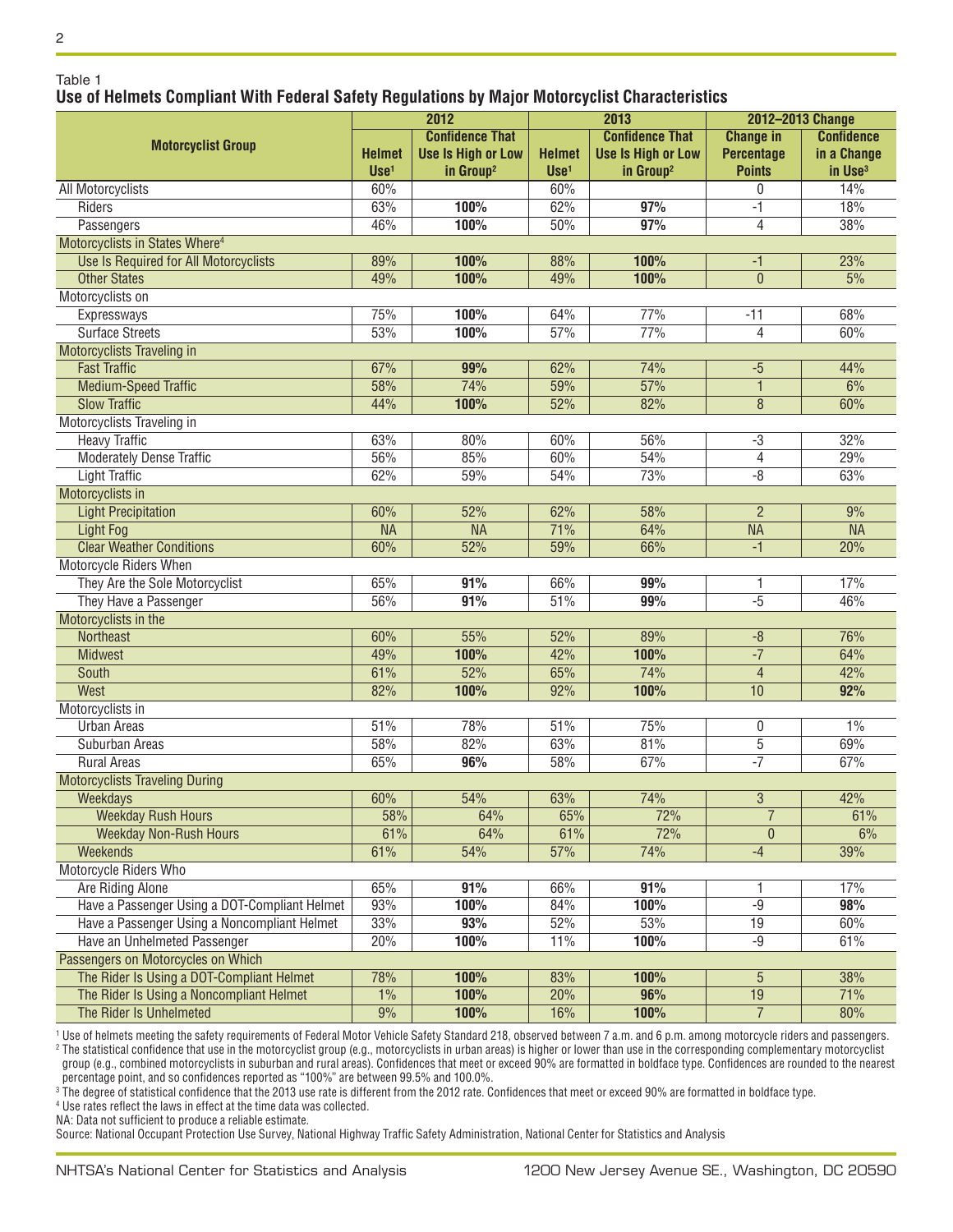#### <sup>4</sup> Use rates reflect the laws in effect at the time data was collected. NA: Data not sufficient to produce a reliable estimate.

Source: National Occupant Protection Use Survey, National Highway Traffic Safety Administration, National Center for Statistics and Analysis

## Table 2 **Use of Noncompliant Helmets by Major Motorcyclist Characteristics**

|                                               | 2012<br><b>Confidence That</b> |                           | 2013             |                           | 2012-2013 Change  |                     |
|-----------------------------------------------|--------------------------------|---------------------------|------------------|---------------------------|-------------------|---------------------|
| <b>Motorcyclist Group</b>                     |                                |                           |                  | <b>Confidence That</b>    | <b>Change in</b>  | <b>Confidence</b>   |
|                                               | <b>Helmet</b>                  | <b>Use Is High or Low</b> | <b>Helmet</b>    | <b>Use Is High or Low</b> | <b>Percentage</b> | in a Change         |
|                                               | $Use1$                         | in Group <sup>2</sup>     | Use <sup>1</sup> | in Group <sup>2</sup>     | <b>Points</b>     | in Use <sup>3</sup> |
| All Motorcyclists                             | 9%                             |                           | 7%               |                           | $-2$              | 65%                 |
| Riders                                        | 8%                             | 97%                       | 7%               | 63%                       | $-1$              | 39%                 |
| Passengers                                    | 15%                            | 97%                       | 7%               | 63%                       | $-8$              | 85%                 |
| Motorcyclists in States Where <sup>4</sup>    |                                |                           |                  |                           |                   |                     |
| Use Is Required for All Motorcyclists         | 8%                             | 63%                       | 10%              | 91%                       | $\overline{2}$    | 60%                 |
| <b>Other States</b>                           | 9%                             | 63%                       | 5%               | 91%                       | $-4$              | 79%                 |
| Motorcyclists on                              |                                |                           |                  |                           |                   |                     |
| Expressways                                   | 10%                            | 63%                       | 6%               | 77%                       | $-4$              | 55%                 |
| <b>Surface Streets</b>                        | 8%                             | 63%                       | 7%               | 77%                       | $-1$              | 38%                 |
| Motorcyclists Traveling in                    |                                |                           |                  |                           |                   |                     |
| <b>Fast Traffic</b>                           | 10%                            | 66%                       | 5%               | 96%                       | $-5$              | 75%                 |
| <b>Medium-Speed Traffic</b>                   | 8%                             | 63%                       | 9%               | 94%                       | $\mathbf{1}$      | 36%                 |
| <b>Slow Traffic</b>                           | 8%                             | 63%                       | 7%               | 50%                       | $-1$              | 18%                 |
| Motorcyclists Traveling in                    |                                |                           |                  |                           |                   |                     |
| <b>Heavy Traffic</b>                          | 8%                             | 62%                       | 6%               | 62%                       | $-2$              | 54%                 |
| <b>Moderately Dense Traffic</b>               | 11%                            | 73%                       | 5%               | 85%                       | $-6$              | 71%                 |
| <b>Light Traffic</b>                          | 6%                             | 79%                       | 14%              | 93%                       | 8                 | 77%                 |
| Motorcyclists in                              |                                |                           |                  |                           |                   |                     |
| <b>Light Precipitation</b>                    | 7%                             | 61%                       | 8%               | 66%                       | $\overline{1}$    | 12%                 |
| <b>Light Fog</b>                              | <b>NA</b>                      | <b>NA</b>                 | $0\%$            | 100%                      | <b>NA</b>         | <b>NA</b>           |
| <b>Clear Weather Conditions</b>               | 9%                             | 61%                       | 7%               | 53%                       | $-2$              | 65%                 |
| Motorcycle Riders When                        |                                |                           |                  |                           |                   |                     |
| They Are the Sole Motorcyclist                | 7%                             | 78%                       | 6%               | 68%                       | $-1$              | 32%                 |
| They Have a Passenger                         | 10%                            | 78%                       | 7%               | 68%                       | $-3$              | 40%                 |
| Motorcyclists in the                          |                                |                           |                  |                           |                   |                     |
| <b>Northeast</b>                              | 6%                             | 81%                       | 10%              | 96%                       | $\overline{4}$    | 81%                 |
| <b>Midwest</b>                                | 9%                             | 54%                       | 5%               | 92%                       | $-4$              | 88%                 |
| <b>South</b>                                  | 16%                            | 83%                       | 11%              | 98%                       | $-5$              | 40%                 |
| West                                          | 4%                             | 97%                       | 3%               | 98%                       | $-1$              | 17%                 |
| Motorcyclists in                              |                                |                           |                  |                           |                   |                     |
| <b>Urban Areas</b>                            | 7%                             | 71%                       | 7%               | 51%                       | 0                 | 1%                  |
| Suburban Areas                                | 10%                            | 77%                       | 9%               | 96%                       | $-1$              | 32%                 |
| <b>Rural Areas</b>                            | 8%                             | 73%                       | 4%               | 96%                       | $-4$              | 88%                 |
| <b>Motorcyclists Traveling During</b>         |                                |                           |                  |                           |                   |                     |
| Weekdays                                      | 11%                            | 84%                       | 9%               | 89%                       | $-2$              | 42%                 |
| <b>Weekday Rush Hours</b>                     | 15%                            | 77%                       | 8%               | 56%                       | $-7$              | 54%                 |
| <b>Weekday Non-Rush Hours</b>                 | 9%                             | 77%                       | 9%               | 56%                       | $\mathbf{0}$      | 10%                 |
| <b>Weekends</b>                               | 7%                             | 84%                       | 5%               | 89%                       | $-2$              | 48%                 |
| Motorcycle Riders Who                         |                                |                           |                  |                           |                   |                     |
| <b>Are Riding Alone</b>                       | 7%                             | 78%                       | 6%               | 68%                       | -1                | 32%                 |
| Have a Passenger Using a DOT-Compliant Helmet | 0%                             | 99%                       | 3%               | 94%                       | $\overline{3}$    | 71%                 |
| Have a Passenger Using a Noncompliant Helmet  | 63%                            | 100%                      | 24%              | 85%                       | $-39$             | 83%                 |
| Have an Unhelmeted Passenger                  | 1%                             | 98%                       | 10%              | 68%                       | 9                 | 84%                 |
| Passengers on Motorcycles on Which            |                                |                           |                  |                           |                   |                     |
| The Rider Is Using a DOT-Compliant Helmet     | 9%                             | 93%                       | 8%               | 53%                       | $-1$              | 15%                 |
| The Rider Is Using a Noncompliant Helmet      | 95%                            | 100%                      | 24%              | 85%                       | $-71$             | 100%                |
| The Rider Is Unhelmeted                       | 2%                             |                           | 4%               | 95%                       | $\overline{2}$    | 43%                 |
|                                               |                                | 100%                      |                  |                           |                   |                     |

<sup>1</sup> Use of helmets that do NOT meet the requirements of Federal Motor Vehicle Safety Standard 218, observed between 7 a.m. and 6 p.m. among motorcycle riders and passengers. <sup>2</sup> The statistical confidence that use in the motorcyclist group (e.g., motorcyclists in urban areas) is higher or lower than use in the corresponding complementary motorcyclist group (e.g., combined motorcyclists in suburban and rural areas). Confidences that meet or exceed 90% are formatted in boldface type. Confidences are rounded to the nearest percentage point, and so confidences reported as "100%" are between 99.5% and 100.0%. <sup>3</sup> The degree of statistical confidence that the 2013 use rate is different from the 2012 rate. Confidences that meet or exceed 90% are formatted in boldface type.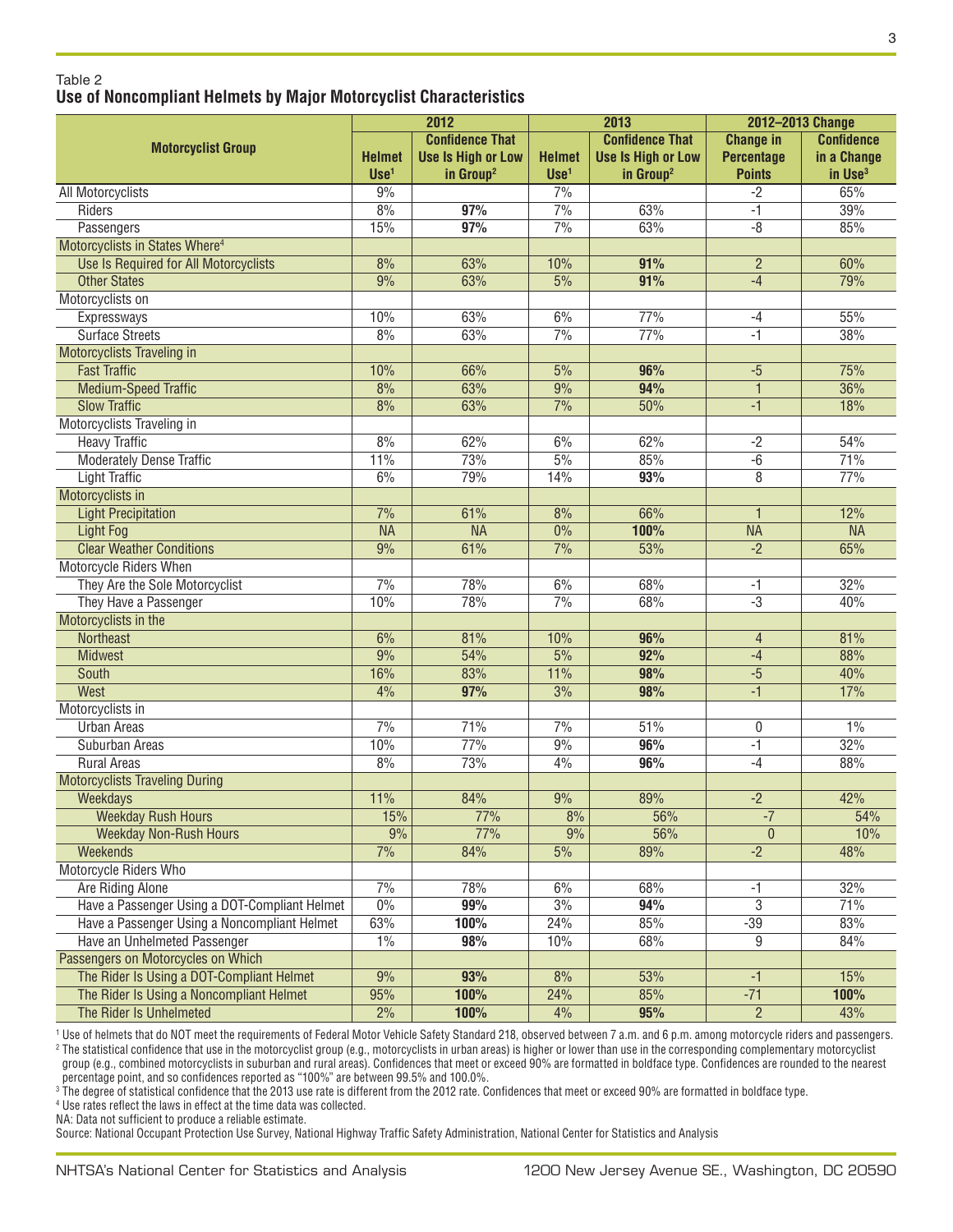# **Survey Methodology**

The NOPUS is the only survey that provides nationwide probability-based observed data on motorcycle helmet use in the United States. The survey observes helmet use as it actually occurs at randomly selected roadway sites, and thus provides the best tracking of helmet use in this country.

The survey data is collected by sending observers to probabilistically sampled roadways, who observe motorcyclists between 7 a.m. and 6 p.m. Observations are made either while standing at the roadside or, in the case of expressways, while riding in a vehicle in traffic. In order to capture the true behavior of motorcyclists, NOPUS observers do not stop motorcycles or interview motorcyclists. The 2013 NOPUS data was collected between June 3 and June 13, 2013, while the 2012 data was collected between June 4 and June 17, 2012.

The NOPUS uses a complex multistage probability sample, statistical data editing, imputation of unknown values, and complex estimation procedures. Table 3 shows the observed sample sizes of the 2013 NOPUS Moving Traffic Survey. A total of 827 motorcyclists were observed on the 675 motorcycles at the 1,584 data collection sites.

## Table 3 **Sites, Motorcycles, and Motorcyclists Observed**

| <b>Numbers of</b>      | 2012  | 2013  | <b>Percentage Change</b> |
|------------------------|-------|-------|--------------------------|
| Sites Observed*        | 1,586 | 1,584 | $-0.126%$                |
| Motorcycles Observed   | 747   | 675   | $-10%$                   |
| Motorcyclists Observed | 871   | 827   | $-5%$                    |

\*The number of sites observed reflects the number of sites in the sample frame minus those sites unavailable due to restricted access, traffic problems, or safety issues.

Because the NOPUS sites are selected probabilistically, we can analyze the statistical significance of its results. Statistically significant increases in helmet use between 2012 and 2013 are identified in Table 1 and Table 2 by having a result that is 90 percent or greater in column 7 of these tables. Statistical confidences that use in a given motorcyclist group, e.g., motorcyclists in the Midwest, is higher or lower than the complementary motorcyclist group, e.g., motorcyclists in the Northeast, South, and West, are provided in columns 3 and 5 of the two tables. Such comparisons are made within categories, such as road type, delineated by changes in row shading in the tables. The exception to this is the grouping "Motorcyclists Traveling During …," in which weekdays are compared to weekends, and weekday rush hour to weekday non-rush hour.

Data collection, estimation, and variance estimation for the NOPUS are conducted by Westat, Inc., under the direction of the National Center for Statistics and Analysis in NHTSA under Federal contract number DTNH22-13-C-00084.

# **Definitions**

NHTSA established standards for motorcycle helmets to ensure a certain degree of protection in a crash in Federal Motor Vehicle Safety Standard 218 (Code of Federal Register, Title 49, Volume 5, Part 571, Section 218, October 2003). *DOT-compliant helmets* are helmets that meet this safety standard, while *noncompliant helmets* are helmets that do not.

DOT-compliant helmets are marked with an identifying sticker on the back of the helmets. However because of the prevalence of counterfeit stickers, NOPUS data collectors categorize DOT-compliant helmets as helmets that cover the motorcyclists' ears or are at least 1 inch thick.

NHTSA defines helmet use as the use of DOT-compliant helmets.

At the time the 2013 survey was conducted, 19 States and the District of Columbia required all motorcyclists to be helmeted. Effective April 12, 2012, Michigan changed its law and no longer required all motorcyclists to be helmeted. Table 4 provides a list of States with laws requiring helmet use for all motorcyclists. Other States either required only a subset of riders or motorcycle passengers to use helmets (such as those under age 18), or had no helmet requirement.

## Table 4 **States With Laws† Requiring Helmet Use for All Motorcyclists**

| Alabama              | Mississippi       | Oregon               |
|----------------------|-------------------|----------------------|
| California           | <b>Missouri</b>   | <b>Tennessee</b>     |
| District of Columbia | <b>Nebraska</b>   | Vermont              |
| Georgia              | Nevada            | Virginia             |
| Louisiana            | <b>New Jersey</b> | Washington           |
| Maryland             | New York          | <b>West Virginia</b> |
| Massachusetts        | North Carolina    |                      |
|                      |                   |                      |

† States and the District of Columbia with laws in effect as of May 31, 2013